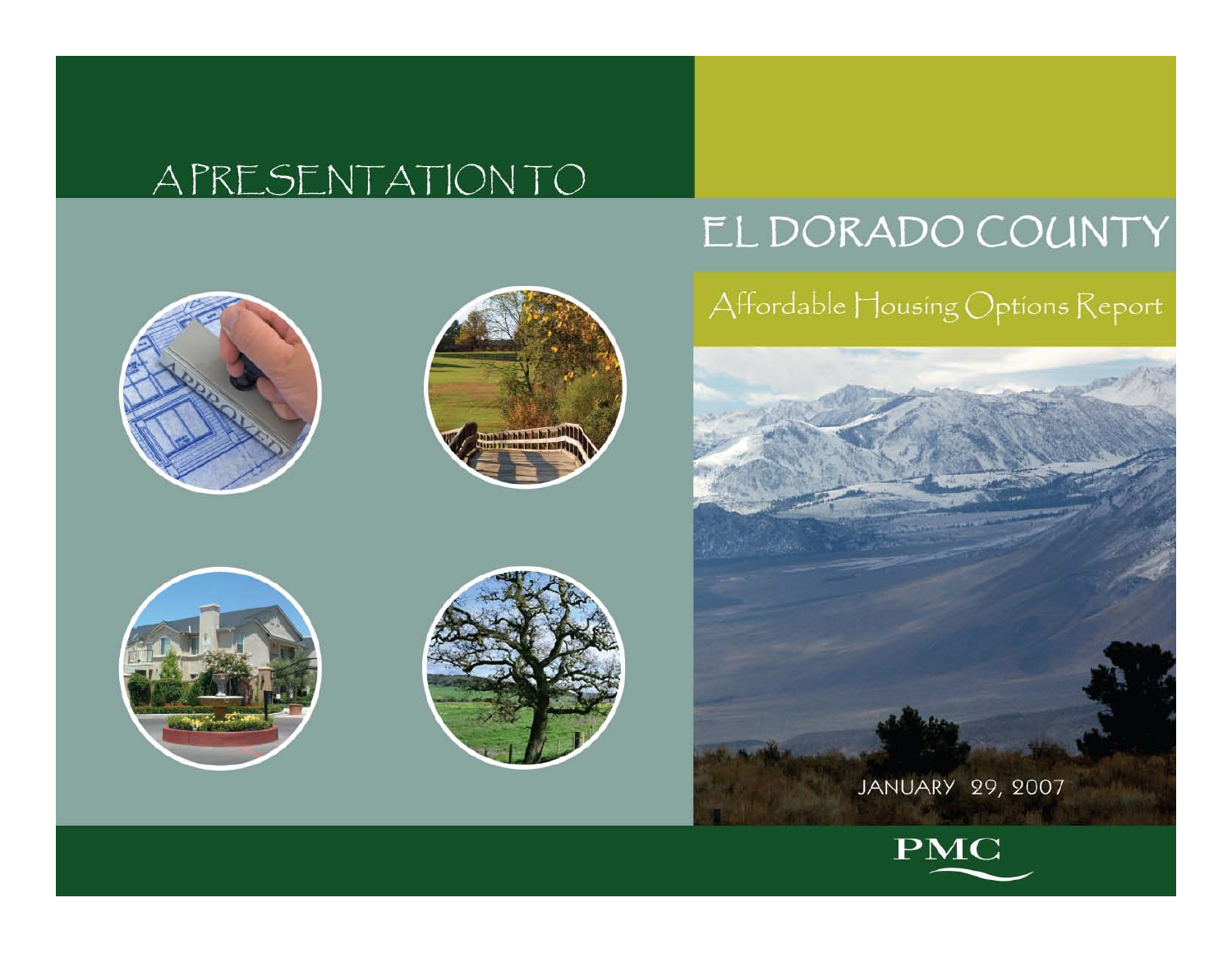# Agenda



### • Introductions

- Housing Element Requirements
- Project Description
- Project Tasks
- Development Potential
- Potential Outcomes
- Where we go from here



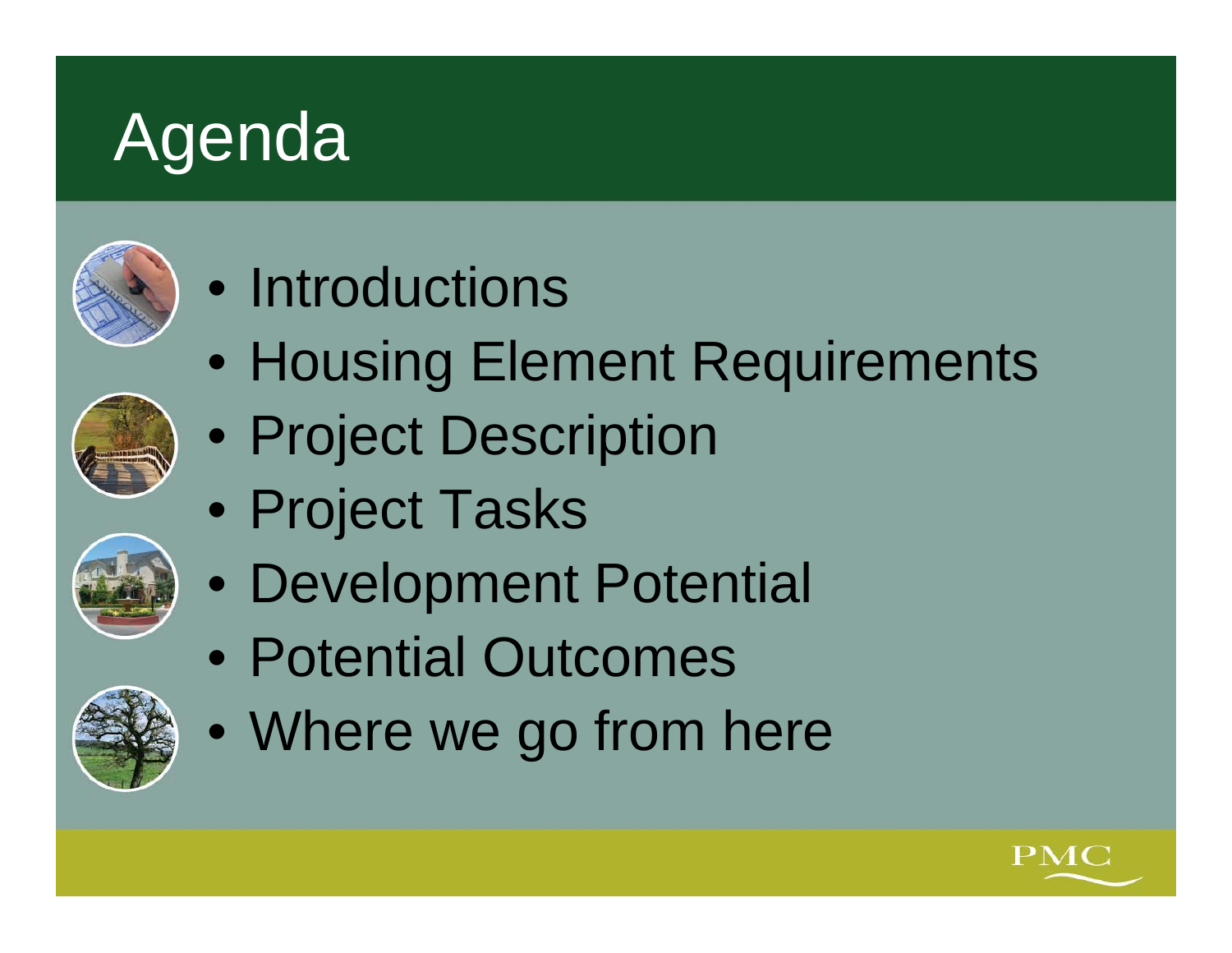## **Introductions**





- PMC (Pacific Municipal Consultants)
	- Established in 1995
	- Provides planning, housing, and community development, environmental, financial, and public affairs services.
- DAS (Development Advisory Services)
	- David Storer



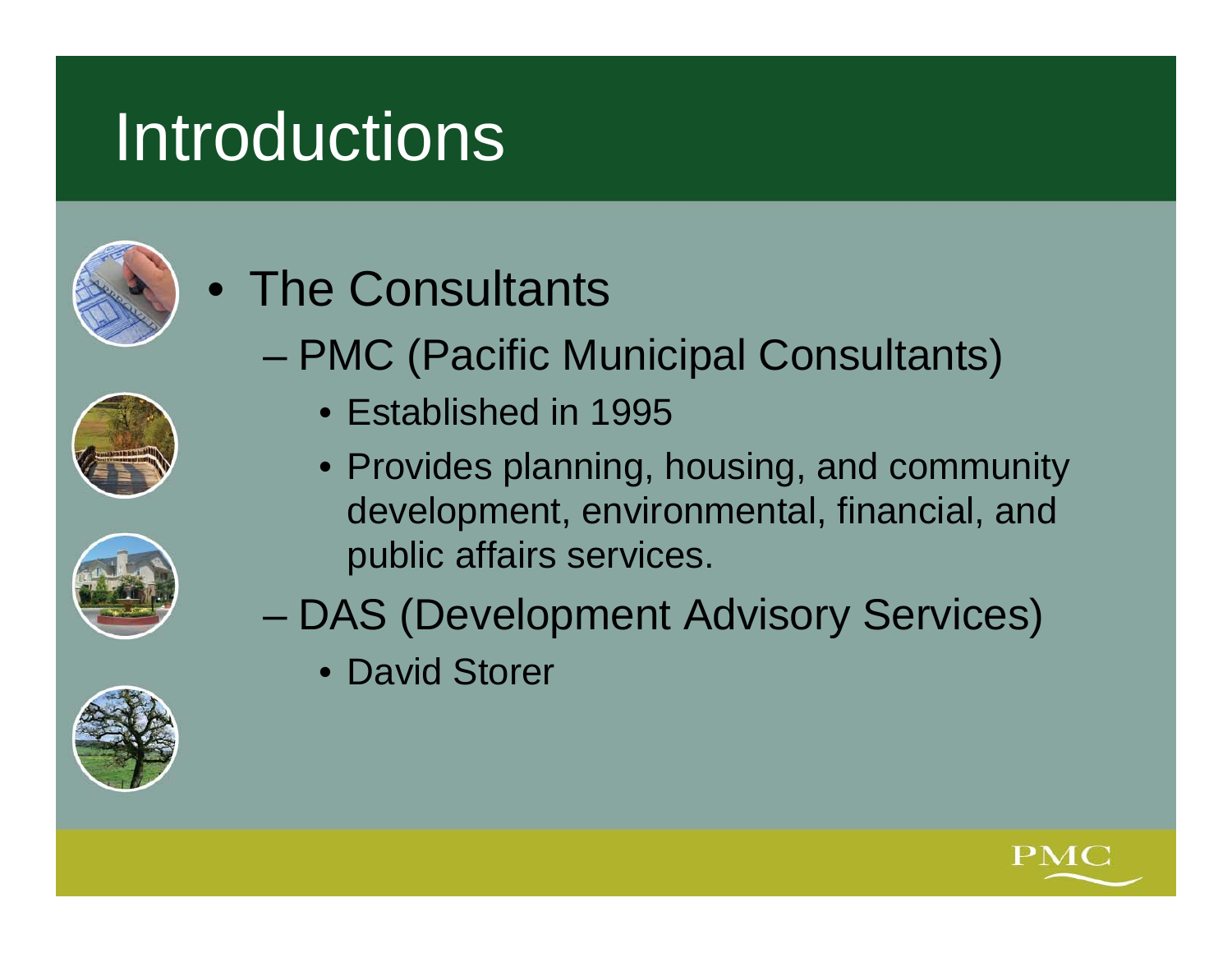



"The County shall establish a task force to explore options that will encourage and assist in the development of affordable housing."



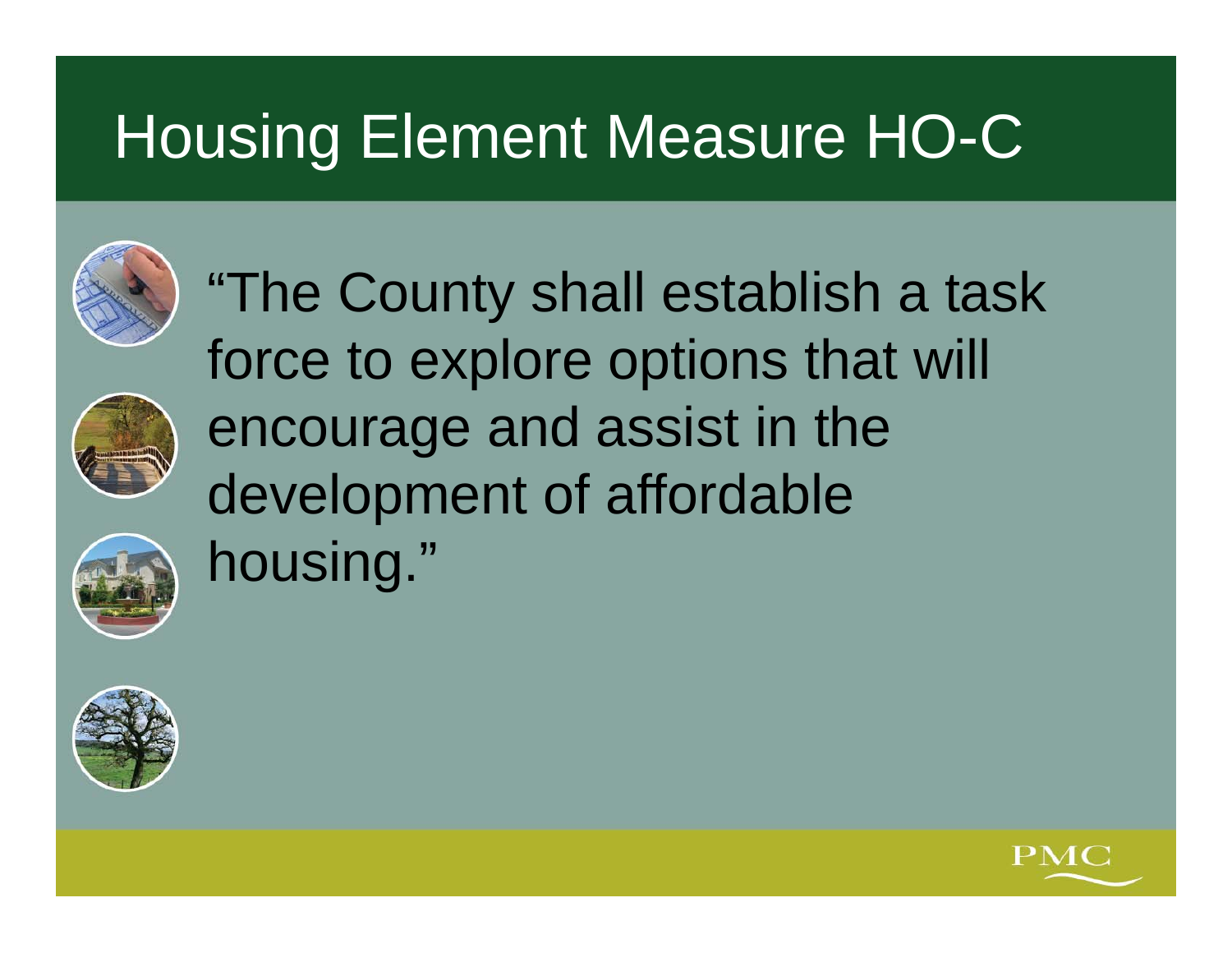









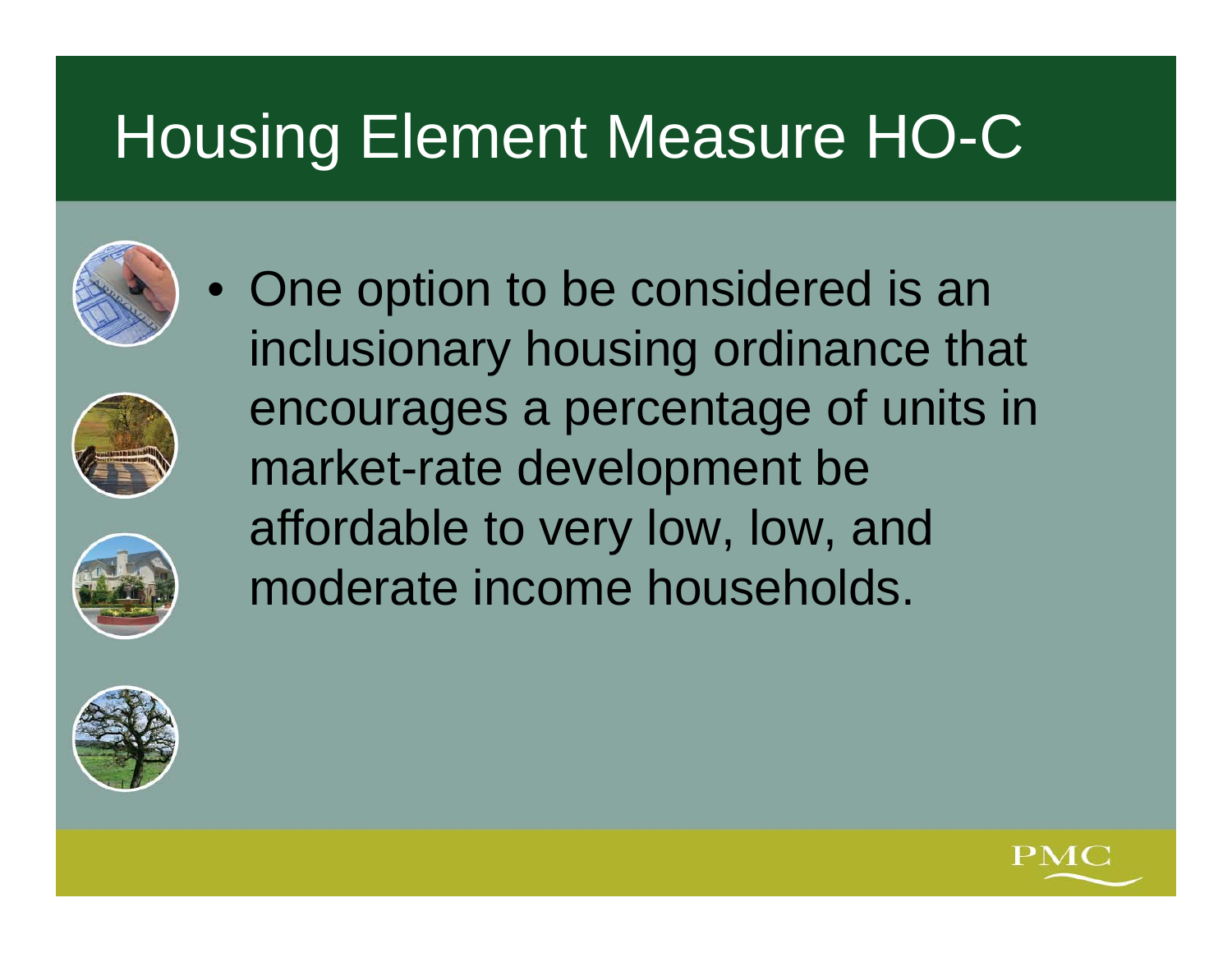

This ordinance may examine the following methods to provide affordable housing:

- 1. Construction of housing on-site
- 2. Construction of housing off-site
- 3. Dedication of land for housing
- 4. Payment of an in-lieu fee



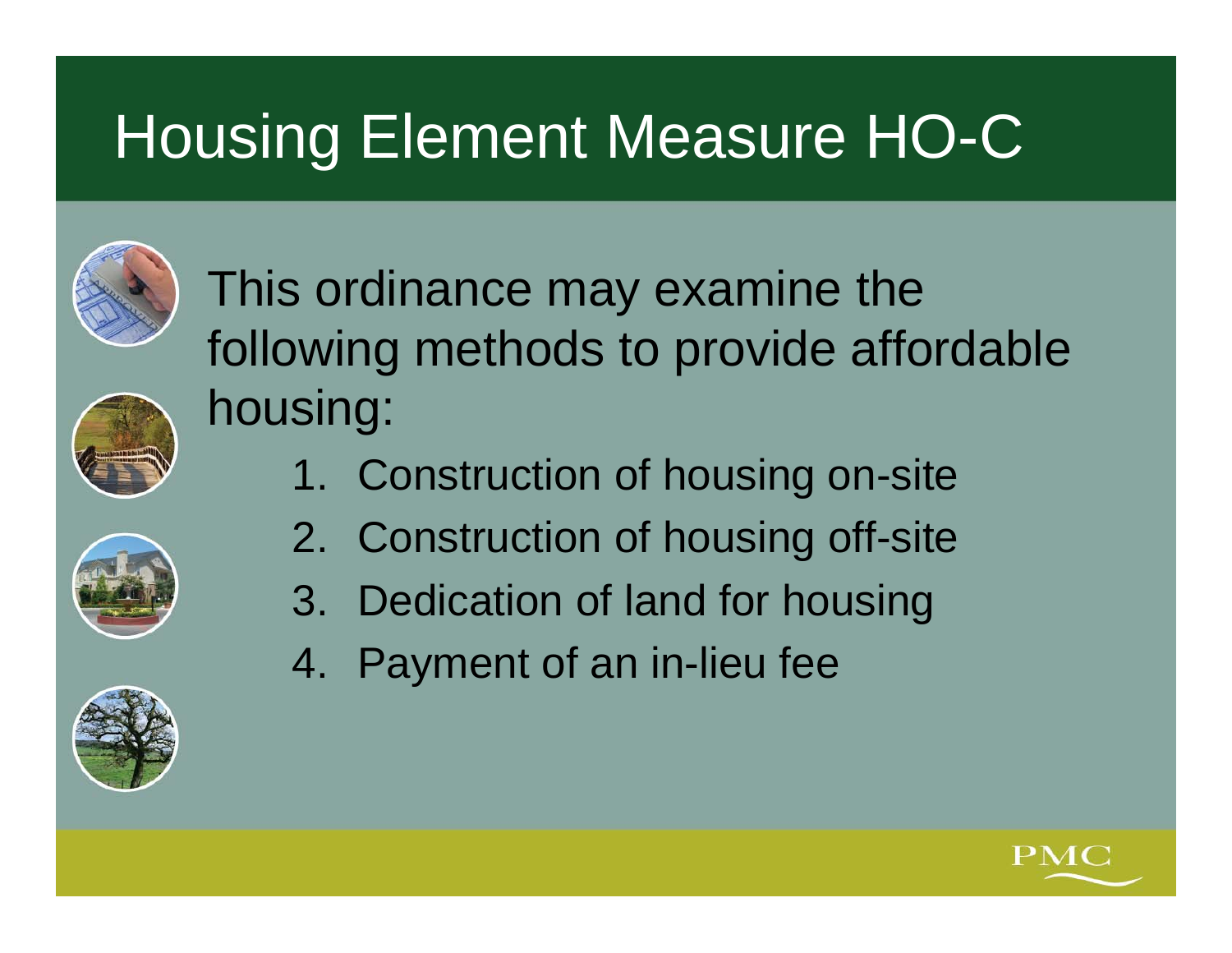

An ordinance would require analysis of the following variables:

A. Only development exceeding a certain size



- C. Design and building requirements
	- D. Timing of affordable units construction
- 
- E. Determination of in-lieu fee
- F. Developer incentives
- G. Administration of affordability controls

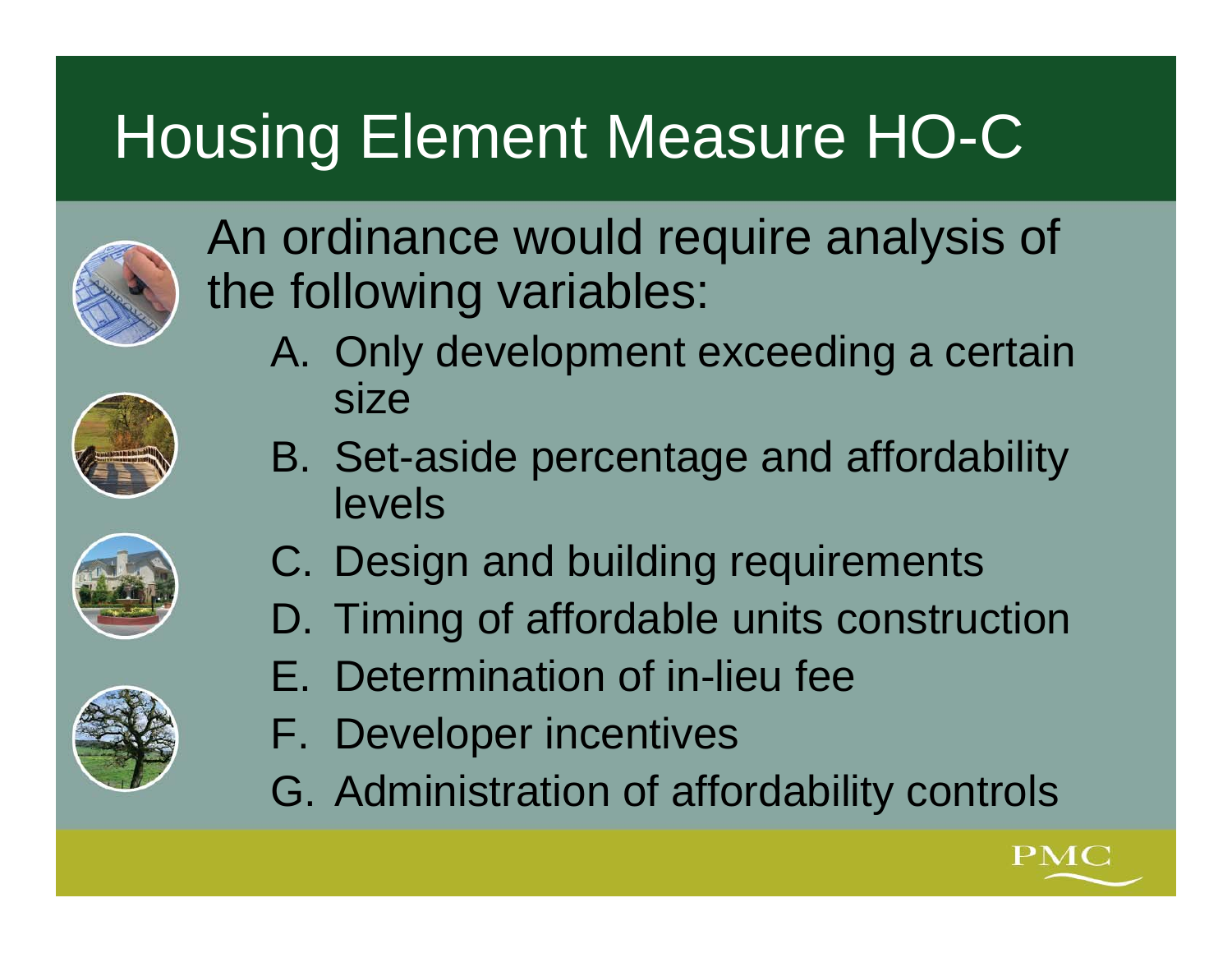# Project Description



- $\bullet$ Affordable Housing Options Report
- $\bullet$  Funded through Community Development Block Grant
- Grant needs to be completed by May 2007



• County staff has established a housing task force to assist with the process



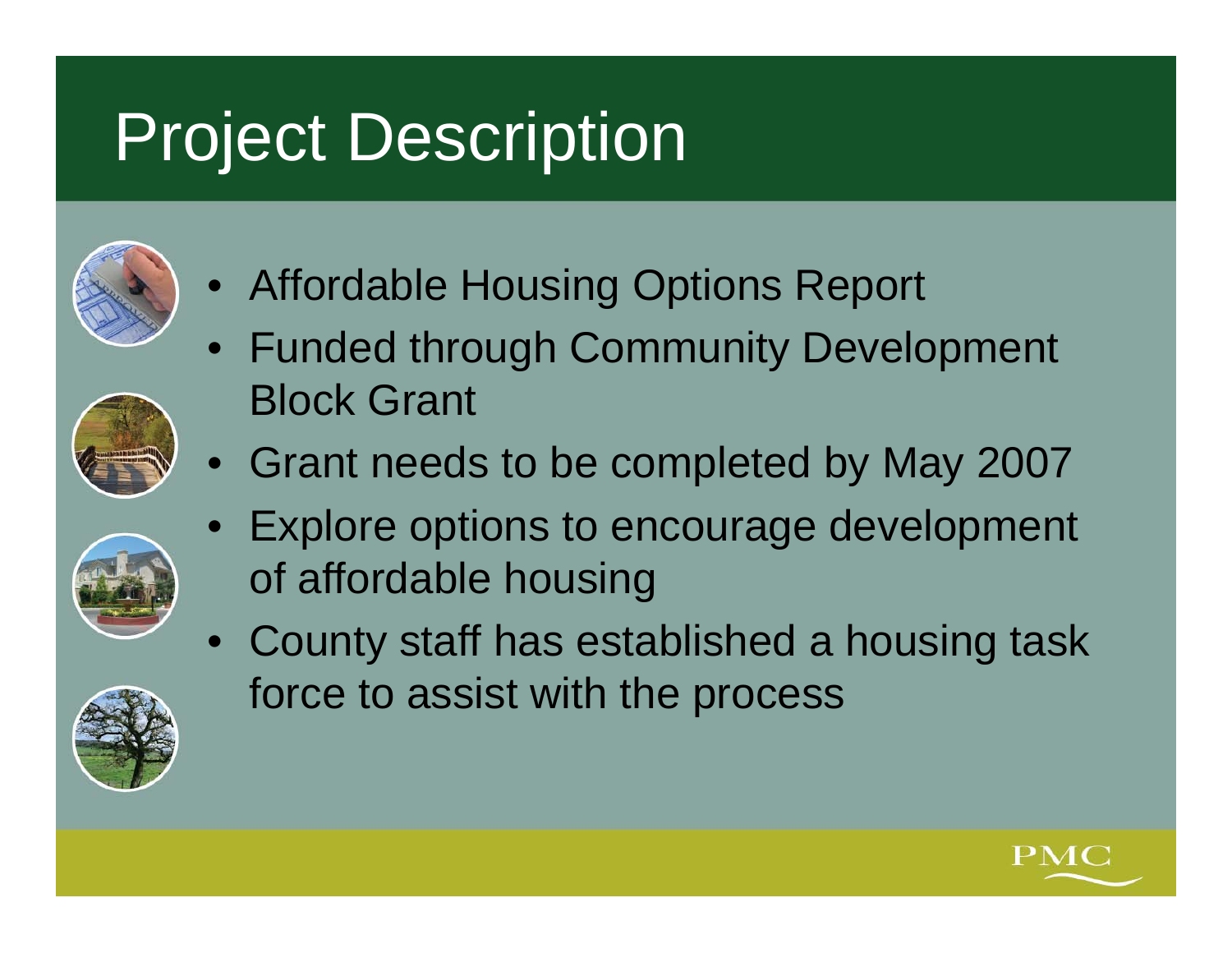## Project Schedule





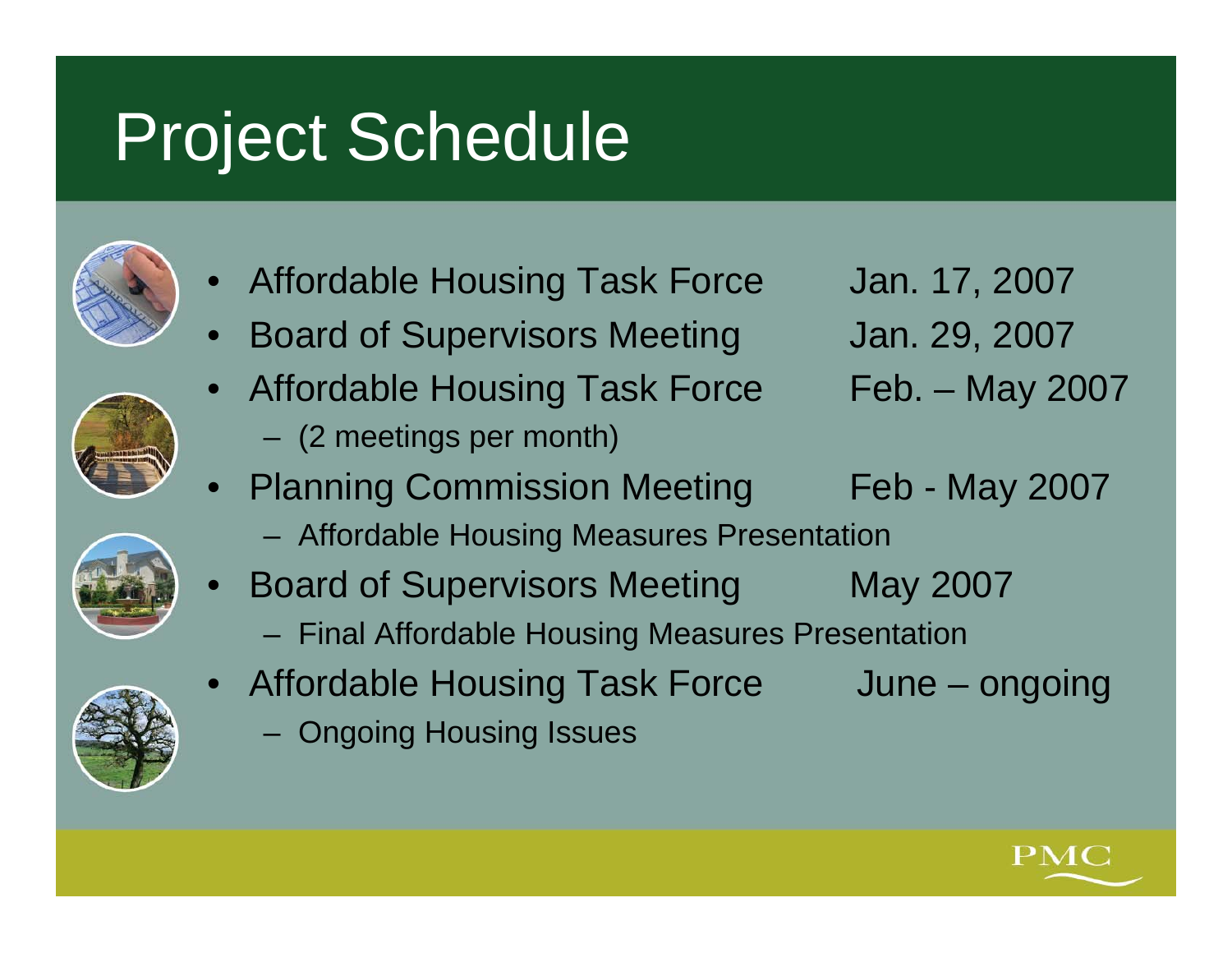# Project Tasks – Task A





– Compiled list of 15 Cities & Counties comparable to El Dorado County







- List of criteria:
	- Population
	- Size
	- Unincorporated Population
	- Surrounding Jurisdictions
	- Good Case Studies
	- Median Housing Sales Prices
	- 2006 County Median Income

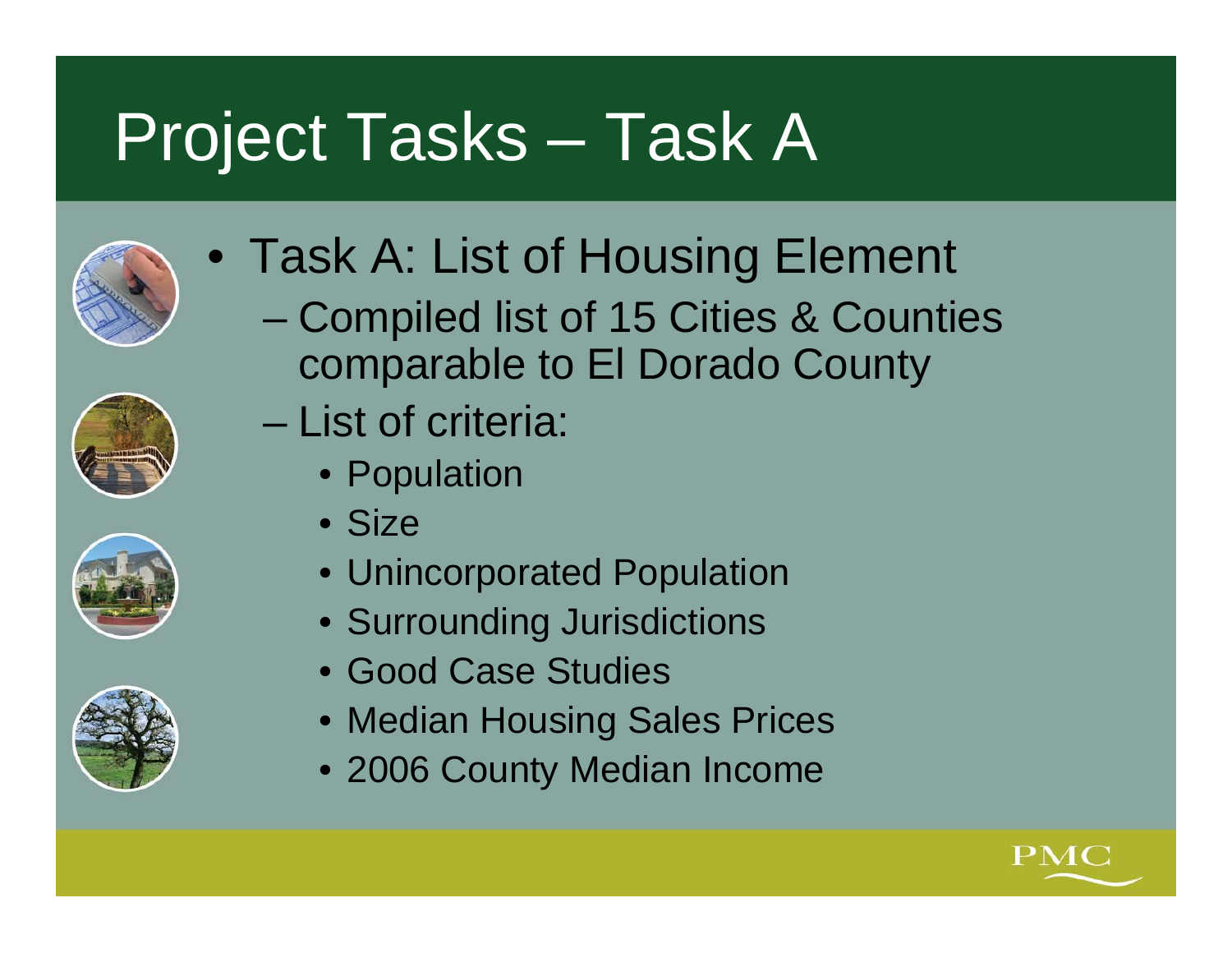# Task A – Original List

- 1. Merced County
- 2. Butte County
- 3. Sonoma County
- 4. Stanislaus County
- 5. City of Folsom
- 6. City of Roseville
- 7. Nevada County
- 8. Yolo County
- 9. Shasta County
- 10.Placer County
- 11.San Luis Obispo County
- 12.Sacramento County
- 13.City of Elk Grove
- 14.Contra Costa County
- 15.Monterey County

**Alternatives** 16.Town of Truckee17.Ventura County 18.City of Petaluma 19.City of San Luis Obispo 20.City of Woodland

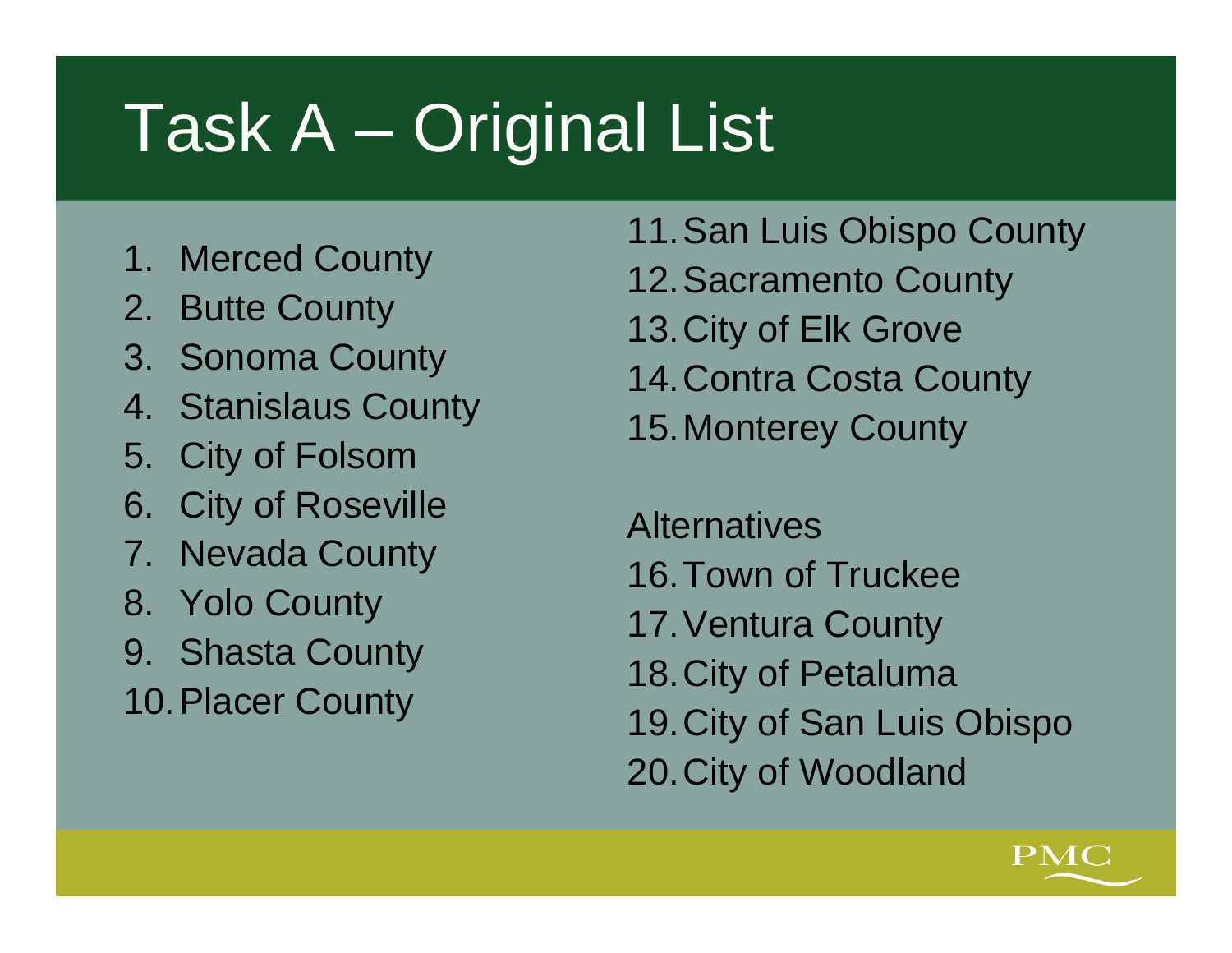# Project Task – Task B

• Review of Approved List of Housing **Elements** 







- Reviewed Housing Elements, Zoning Ordinances, and Implementation Plans for affordable housing programs
- – 6 original jurisdictions were excluded, 4 new possible alternatives were added

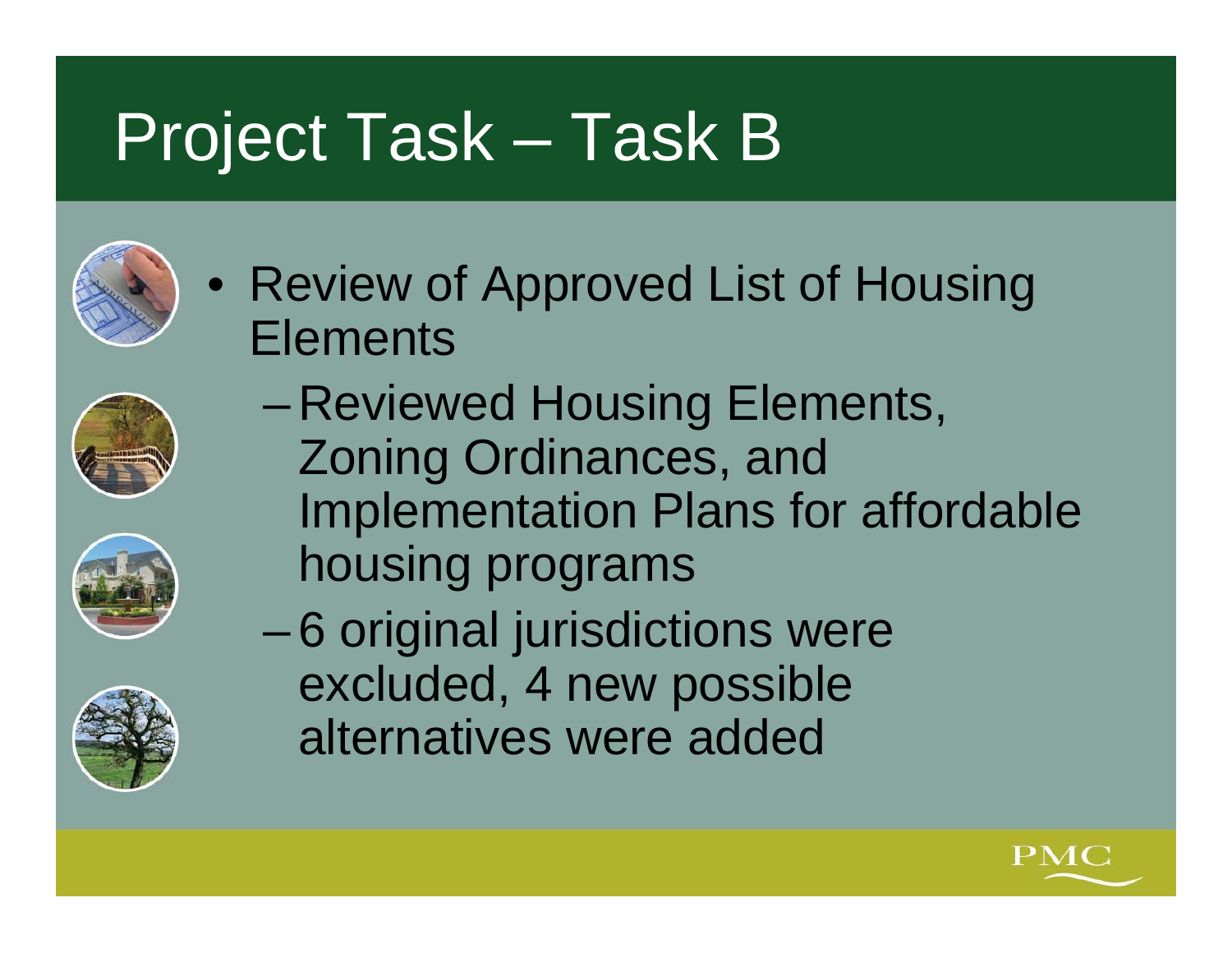# Task B

#### Excluded:

- Merced County
- Butte County
- Nevada County
- Shasta County
- Placer County
- Stanislaus County

#### Additions:

- Santa Barbara **County**
- City of Irvine
- City of Davis
- City of Pleasanton

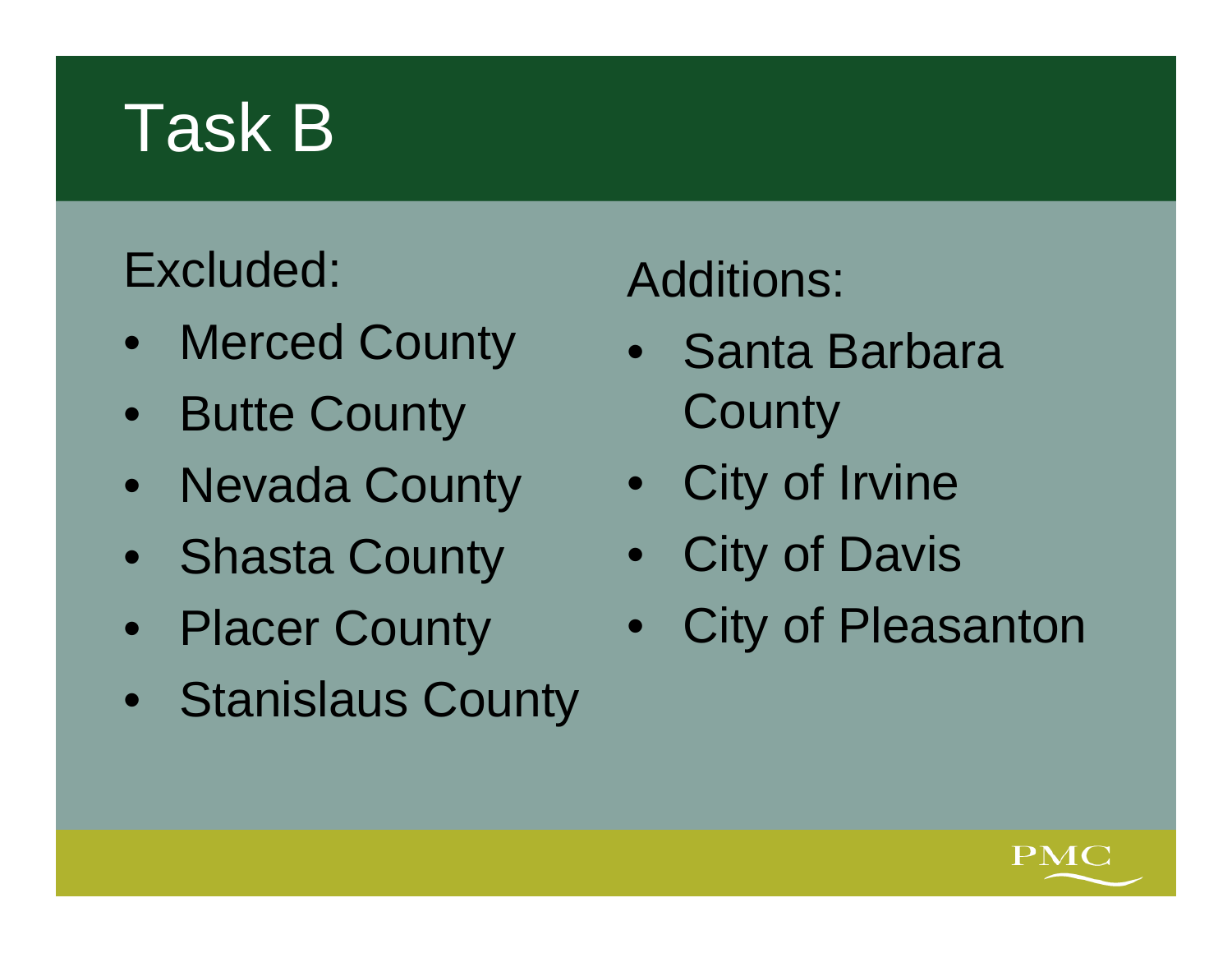## Task B



- 6 exclusions based on lack of inclusionary program
- 2 of the new 4 alternatives were added to the list (Santa Barbara County and Pleasanton)
- San Luis Obispo and Contra Costa County are currently drafting inclusionary ordinances



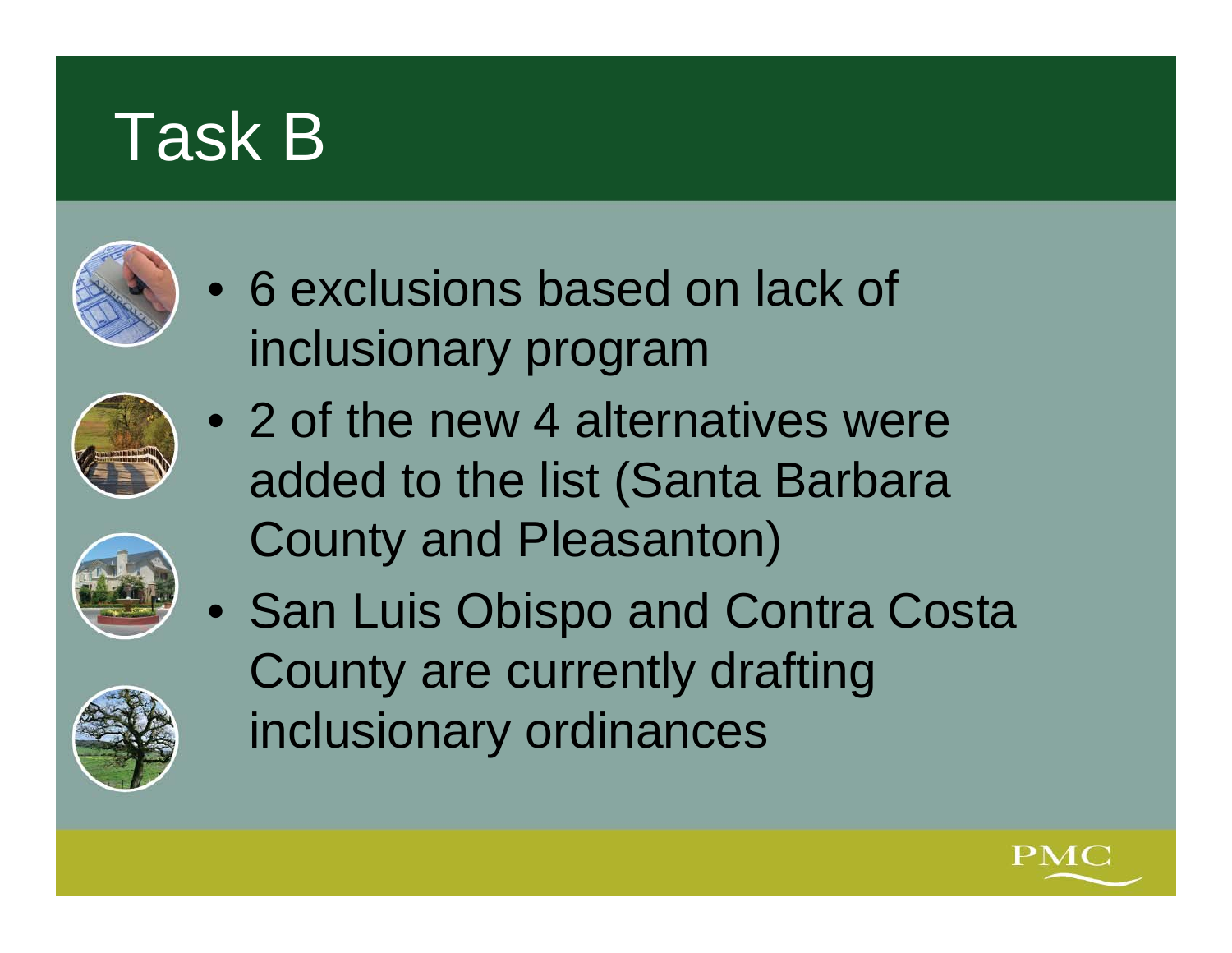# Task B – Final List

- 1. City of Elk Grove
- 2. City of Woodland
- 3. Town of Truckee
- 4. City of Roseville
- 5. City of Petaluma
- 6. Santa Barbara **County**
- 7. Monterey County
- 8. City of Folsom
- 9. Sonoma County
- 10. Yolo County
- 11. Sacramento County
- 12. San Luis Obispo County
- 13. Contra Costa County
- 14. City of San Luis Obispo
- 15. City of Pleasanton

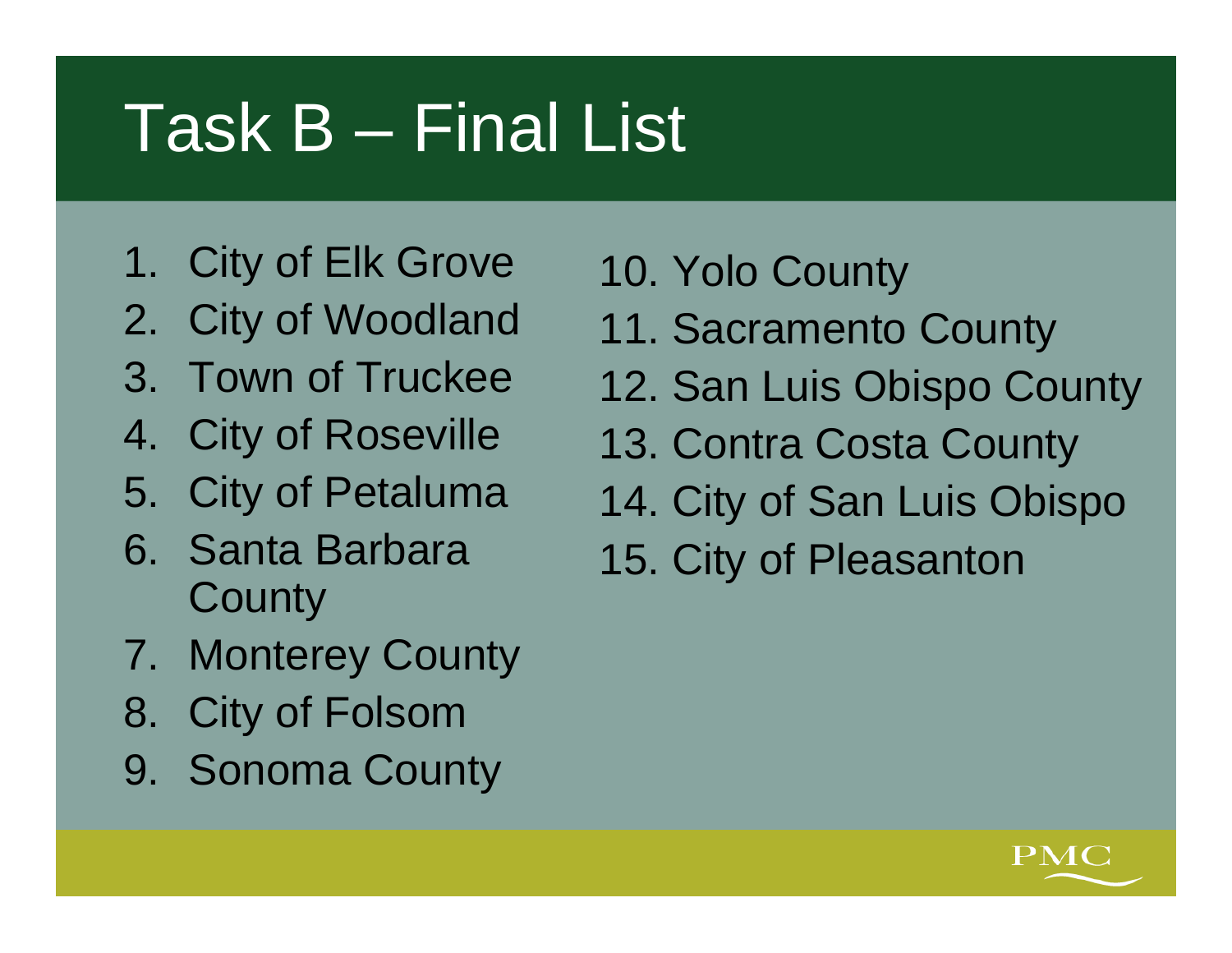# Project Tasks – Task C & D

- $\bullet$  Analyze "Inclusionary Housing" and **Alternatives**
- 





- Analyzed pros & cons of programs in approved jurisdictions
- Considered other programs that encourage affordable housing development
	- •In-lieu fees
	- •Density bonuses
	- •Waivers/modifications of standards

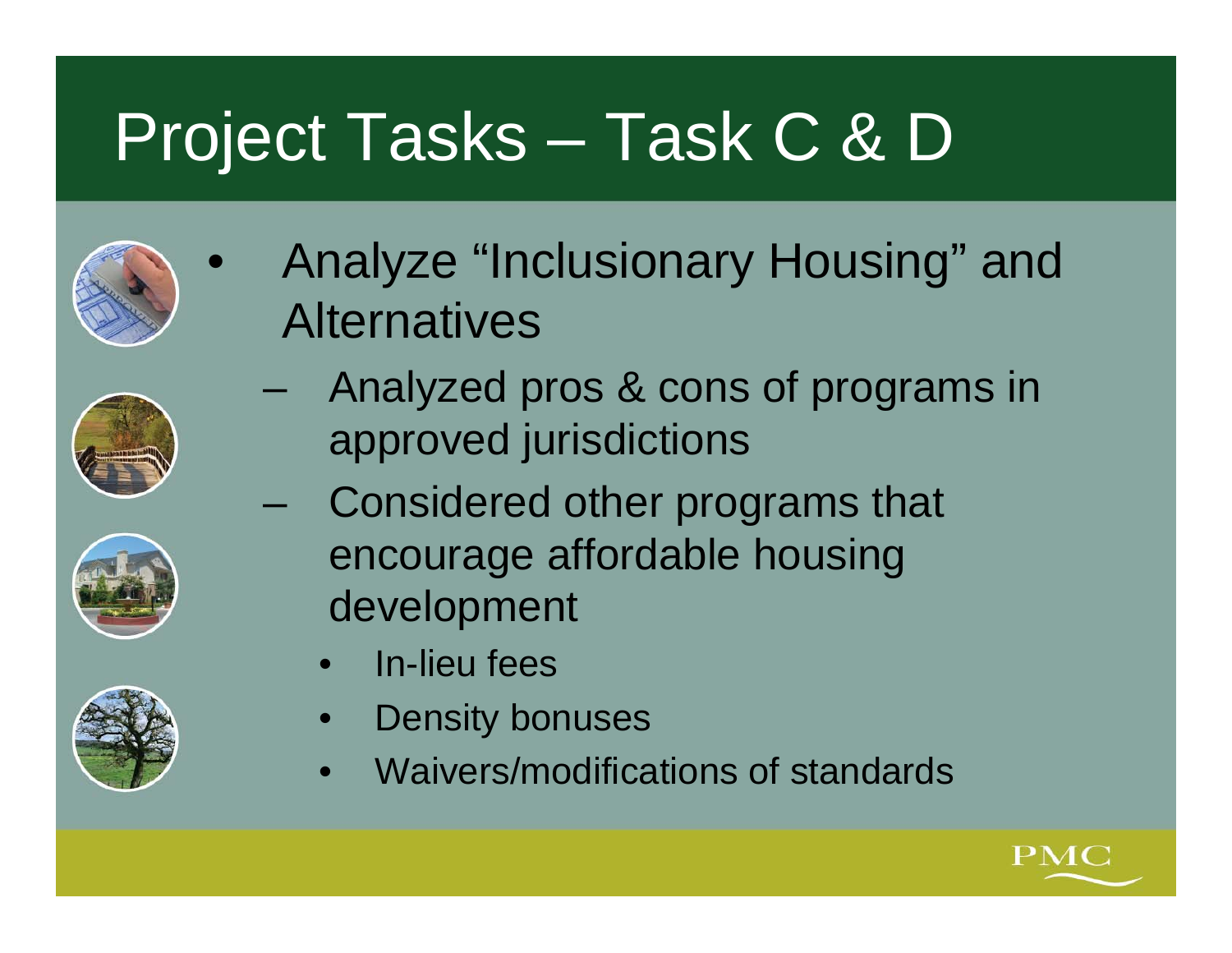## Task C & D: Program Analysis Table

- $\bullet$ Ranked by amount of fees generated
- $\bullet$  Information Included:
	- Inclusionary program description
	- Description of Alternatives
	- Adopted year
	- Pros/Cons
	- Total Units Produced/Approx. Units per Year
	- Special Features
	- Development Fees per Unit





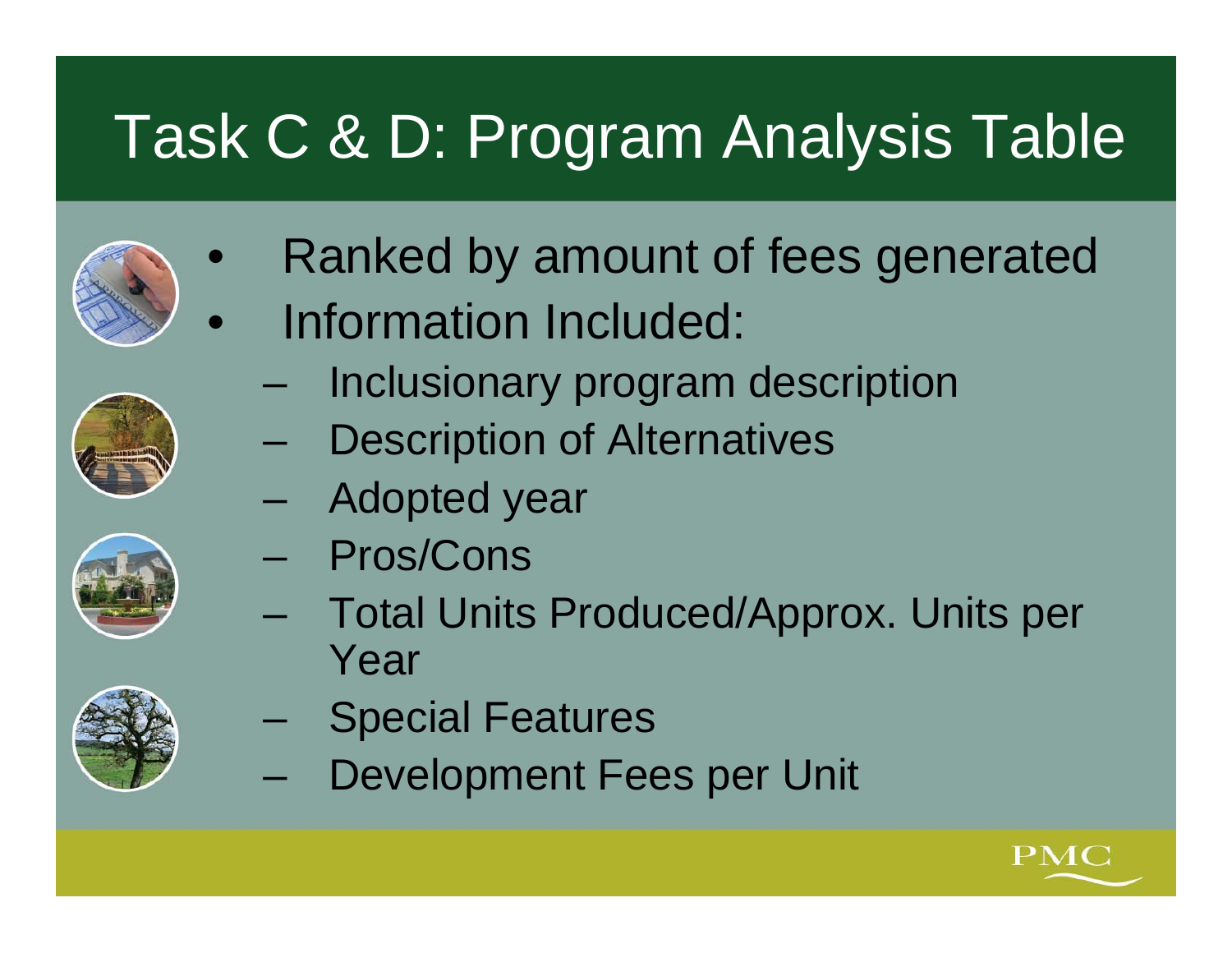## Development Potential











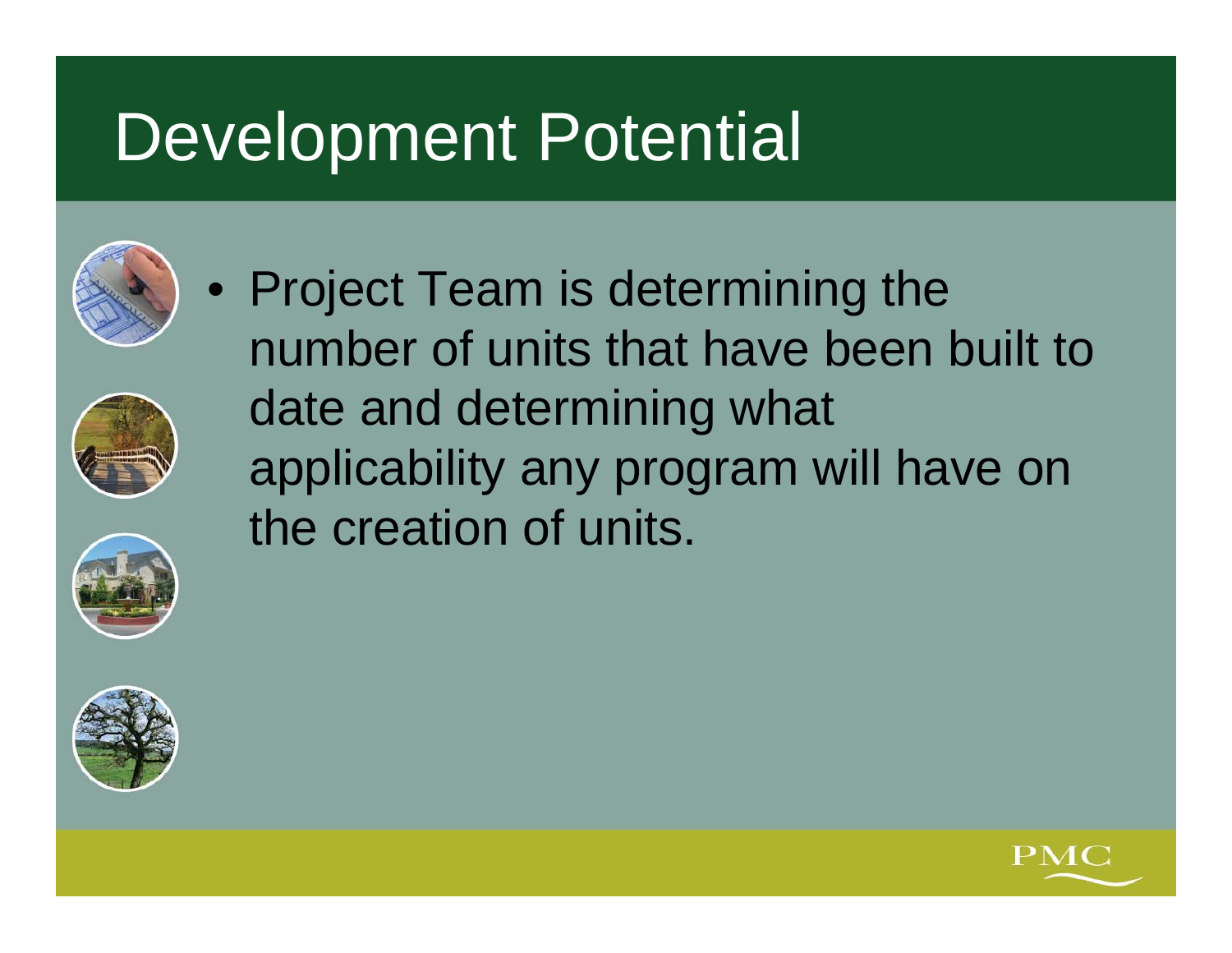# Potential Outcomes





- C. Design and building requirements
- D. Timing of affordable units construction
- E. Determination of in-lieu fee
- F. Developer incentives
- G. Administration of affordable control